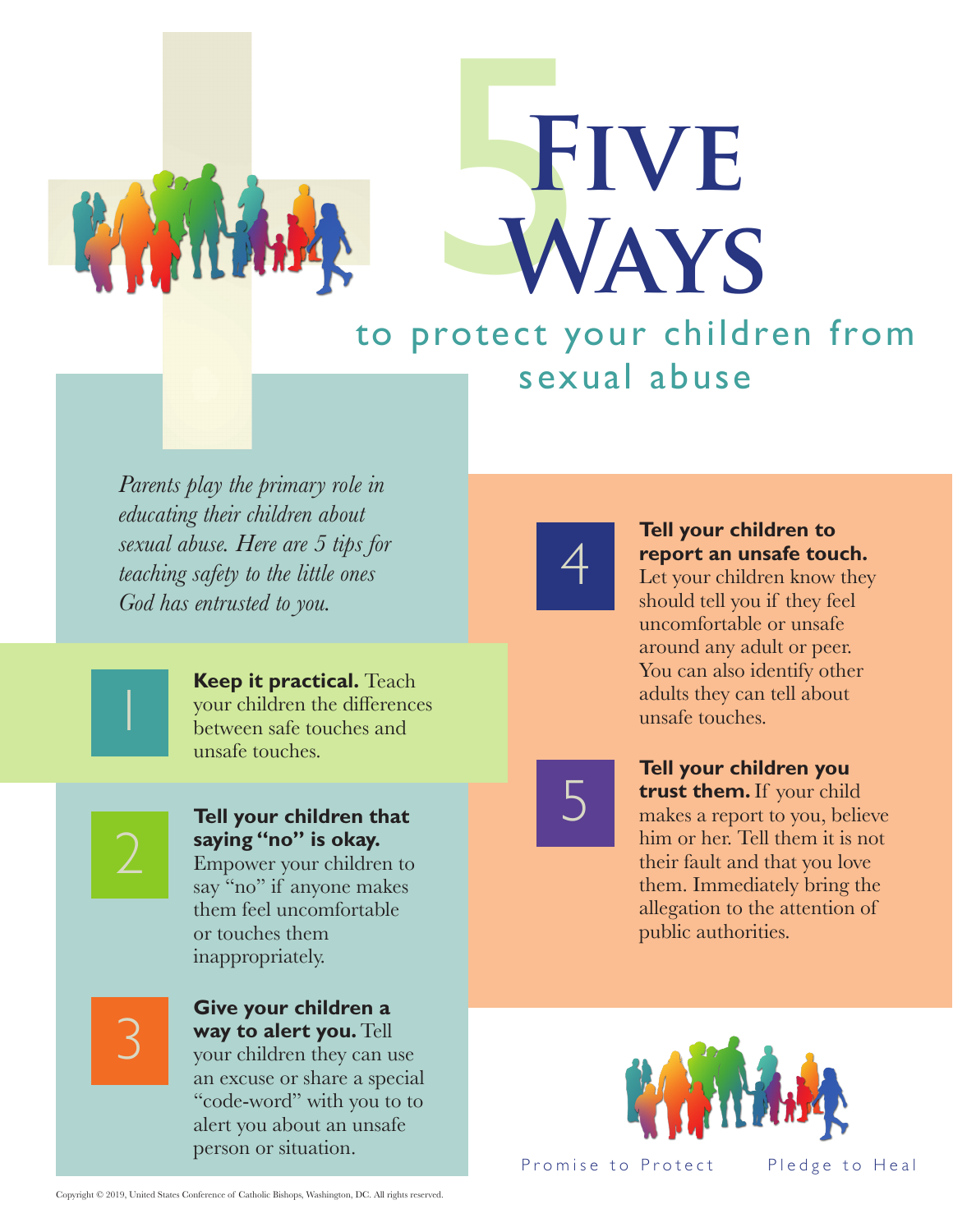

to protect your children from sexual abuse



Copyright © 2019, United States Conference of Catholic Bishops, Washington, DC. All rights reserved. Promise to Protect Pledge to Heal